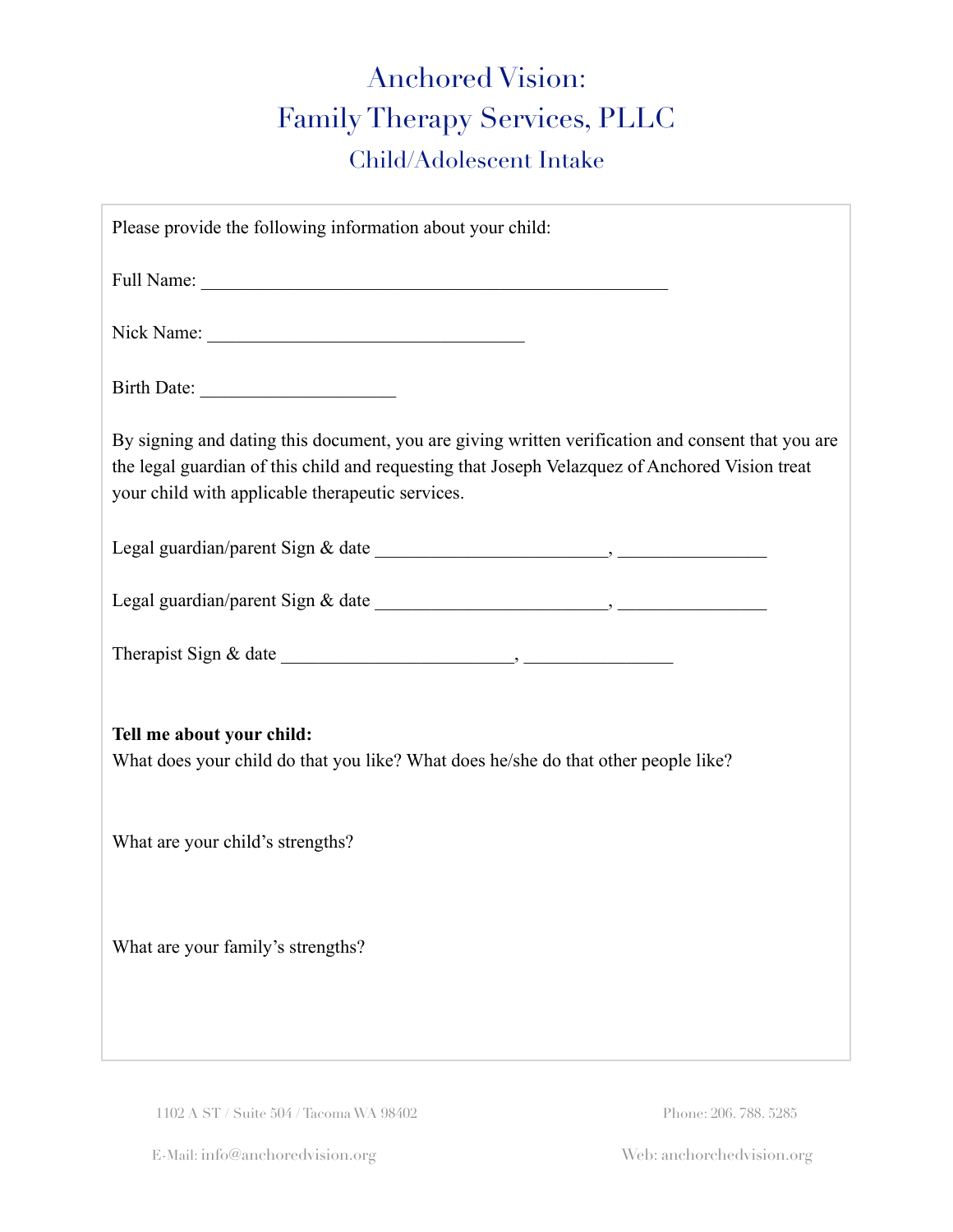## **Concerns:**

What are your specific concerns at this time?

#### **Treatment Goals:**

What are your overall goals for treatment?

What would you like to see change FIRST and how much will things need to change for you to be satisfied?

## **Family History:**

The name of the child's biological parents and/or step parents:

| Mother:      |                                                                        |                                                                                |
|--------------|------------------------------------------------------------------------|--------------------------------------------------------------------------------|
|              |                                                                        |                                                                                |
| <b>Names</b> | Who are other household members living with your child?<br><b>Ages</b> | <b>Relationship to child</b>                                                   |
|              |                                                                        |                                                                                |
|              |                                                                        | Who are your child's significant others NOT living in their current household? |

no are your child's significant others NOT living in their current household? **Names** Ages Ages Relationship to child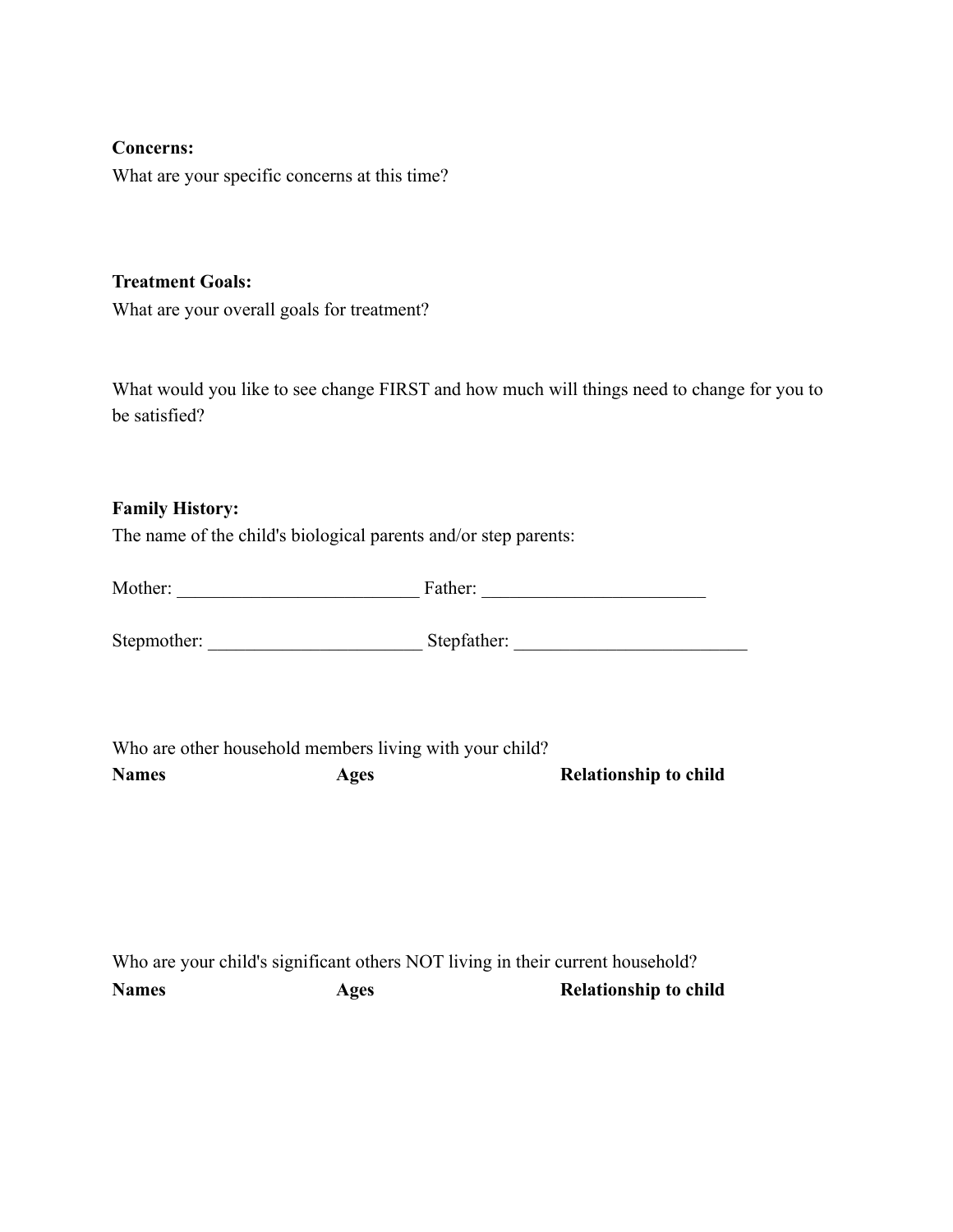How would you and/or your spouse characterize your relationship with your child/ children?

Please describe any past counseling that either your child or any family member

Does anyone in the child's family use currently (or in the past) any type of drug, tobacco, or alcohol? If yes, please describe:

**Education History:**  Current School and Grade:

Phone: Teacher's Name:

What does your child's teacher say about him/her?

IEP: Y / N

if yes, reason for IEP:

School Psych. Tests available? Y / N

Is client willing to sign ROI to attain copy of academic records including IEP?  $Y / N$ 

Is client in resource classes? Y / N

If yes, which classes?

Attendance over last 12 months: Attending Not attending regularly Chronic truancy Other schools attended: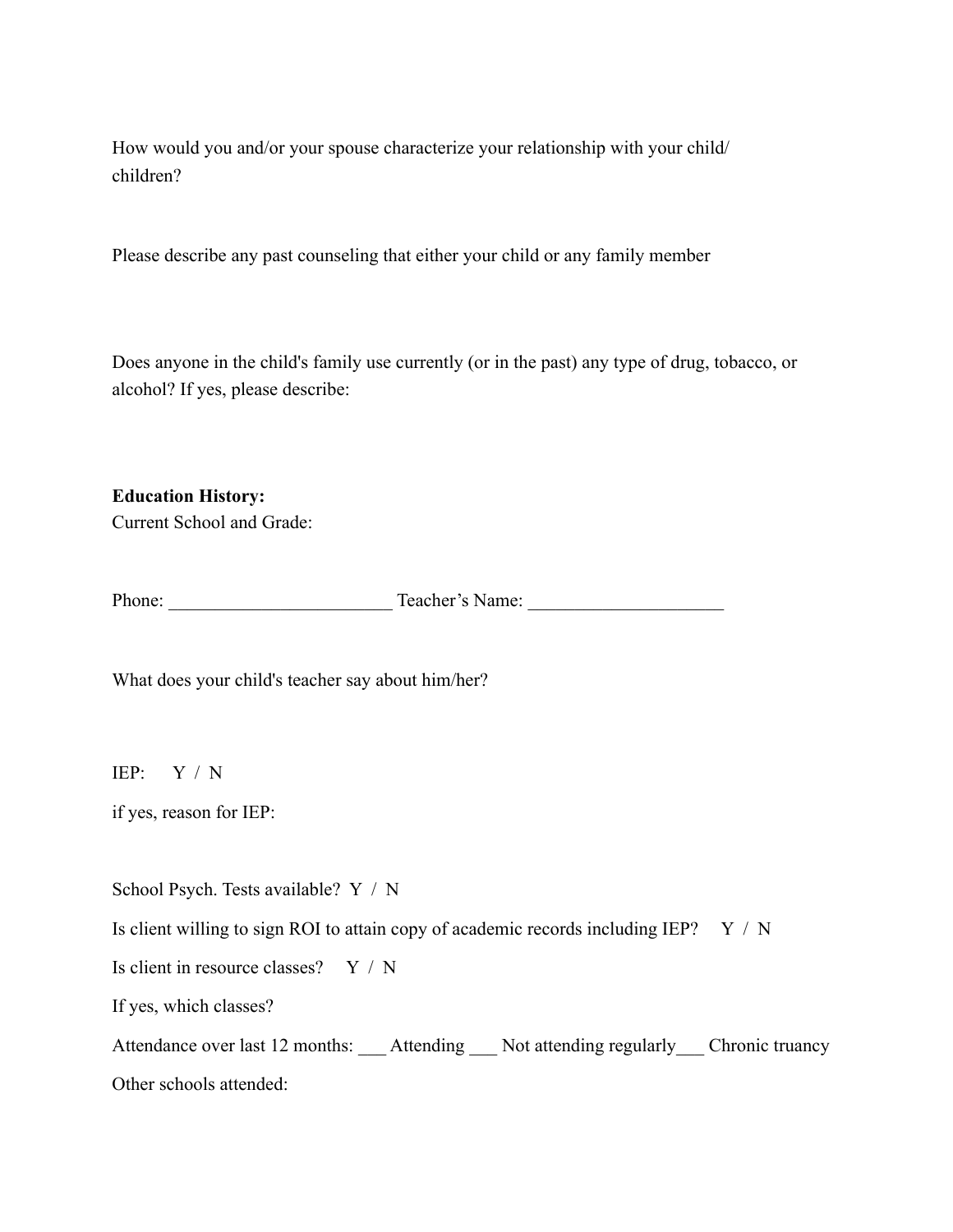Academic concerns?

Concerns with relationships with school staff? Concerns with relationships with other students? Suspensions and/or Expulsions. If yes, for what?

Other schools attended (including pre-school):

Has your child ever repeated a grade? If so which one(s)?

Has your child ever received special education services?

Has your child experienced any of the following problems at School?

| Fighting       | Lack of friends       | Drug/Alcohol      | Detention   |
|----------------|-----------------------|-------------------|-------------|
| Suspension     | Learning Disabilities | Poor attendance   | Poor grades |
| Gang influence | Incomplete homework   | Behavior problems |             |

#### **Medical History:**

What is the name of your child's primary care physician?

Address: \_\_\_\_\_\_\_\_\_\_\_\_\_\_\_\_\_\_\_\_\_\_\_\_\_\_\_\_\_\_\_\_\_\_\_ Phone: \_\_\_\_\_\_\_\_\_\_\_\_\_\_

Date of your child's last medical examination:

Did the child's mother smoke tobacco or use any alcohol, drugs or medications during the pregnancy? If so, please list which ones: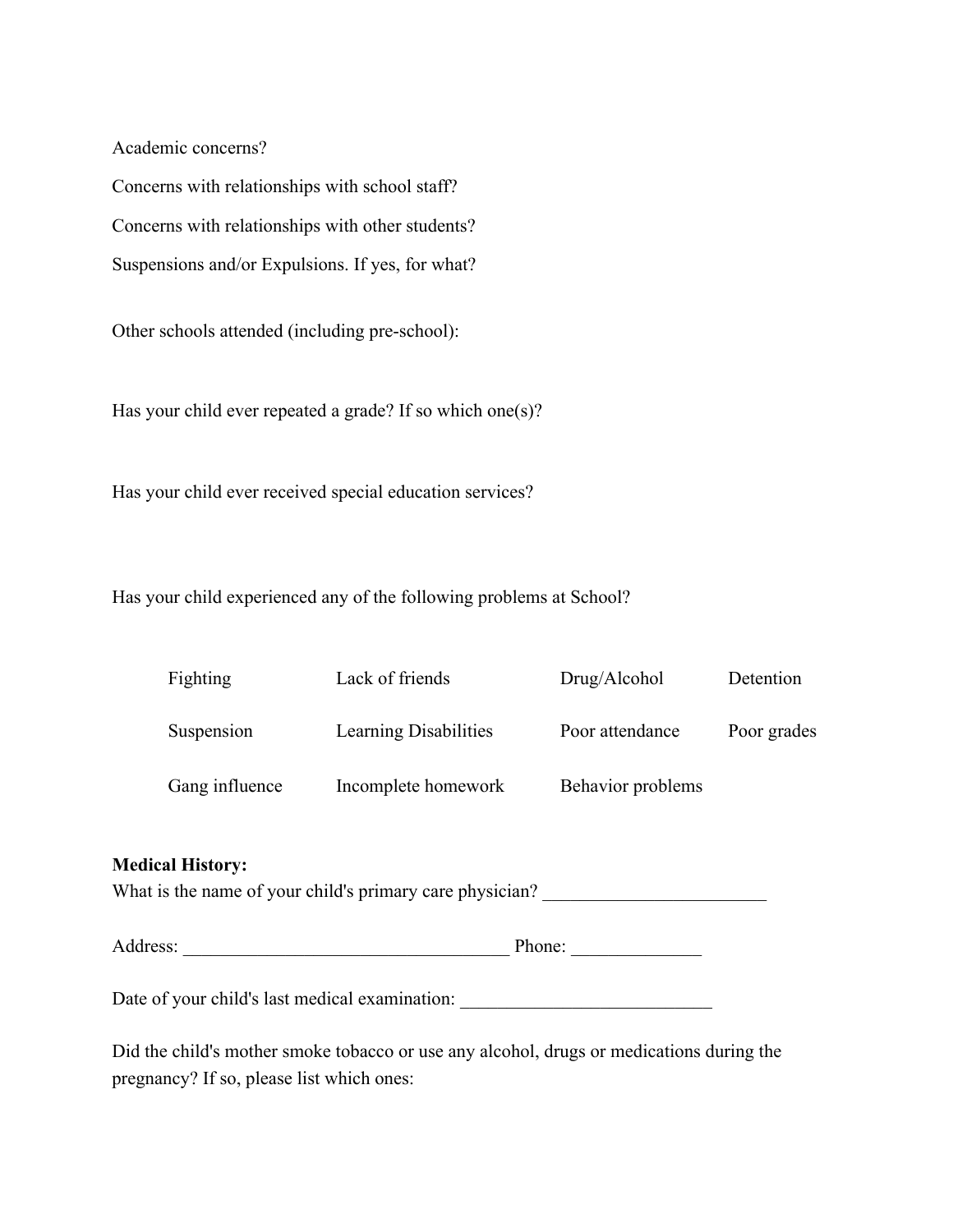Did the child's mother have any problems during the pregnancy or at delivery? If so, please describe them:

Was the Child's father active in the child's life during the pregnancy and in the first years of the child's life and development?

Has your child experienced any of the following medical problems?

| A serious accident | Hospitalization       | Surgery              | Asthma |
|--------------------|-----------------------|----------------------|--------|
| A head injury      | High fever            | Convulsions/seizures |        |
| Eye/ear problems   | Meningitis            | Hearing problems     |        |
| Allergies          | Loss of consciousness |                      | Other  |

Please list any current medical problems or physical handicaps:

Please list any medications your child takes on a regular basis:

### **Other History:**

Has your child ever experienced any type of abuse (physical, sexual, or verbal? If so, please describe: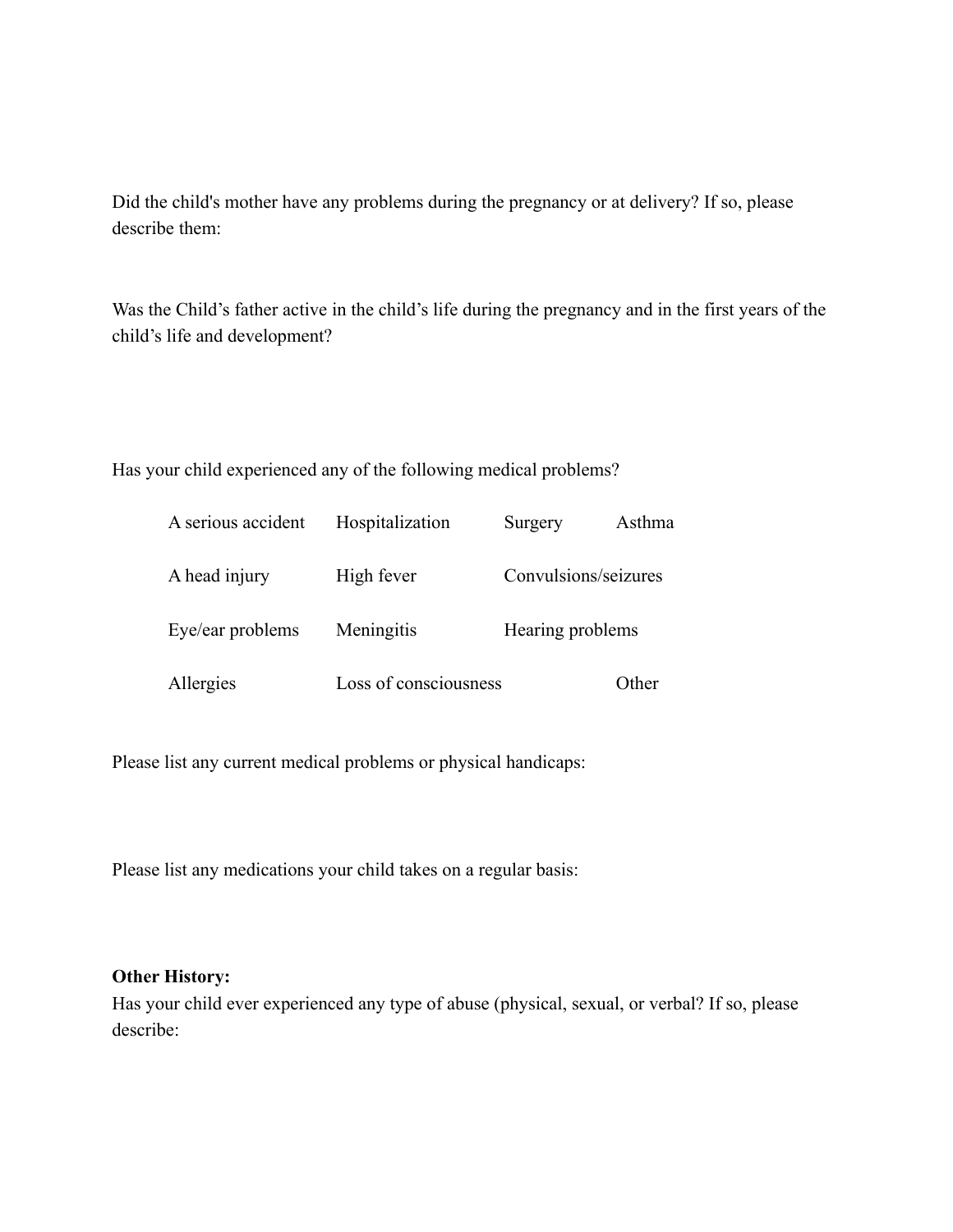Has your child ever made statements of wanting to hurt him/herself or seriously hurt someone else?

Has he/she ever purposely hurt himself or another? If yes to either question please describe the situation:

Has your child ever experienced any serious emotional losses (such as a death of or physical separation from a parent or other caretaker)? If yes, please explain:

Finally, what are some of the things that are currently stressful to your child and his/her family?

Any other concerns? Please use space below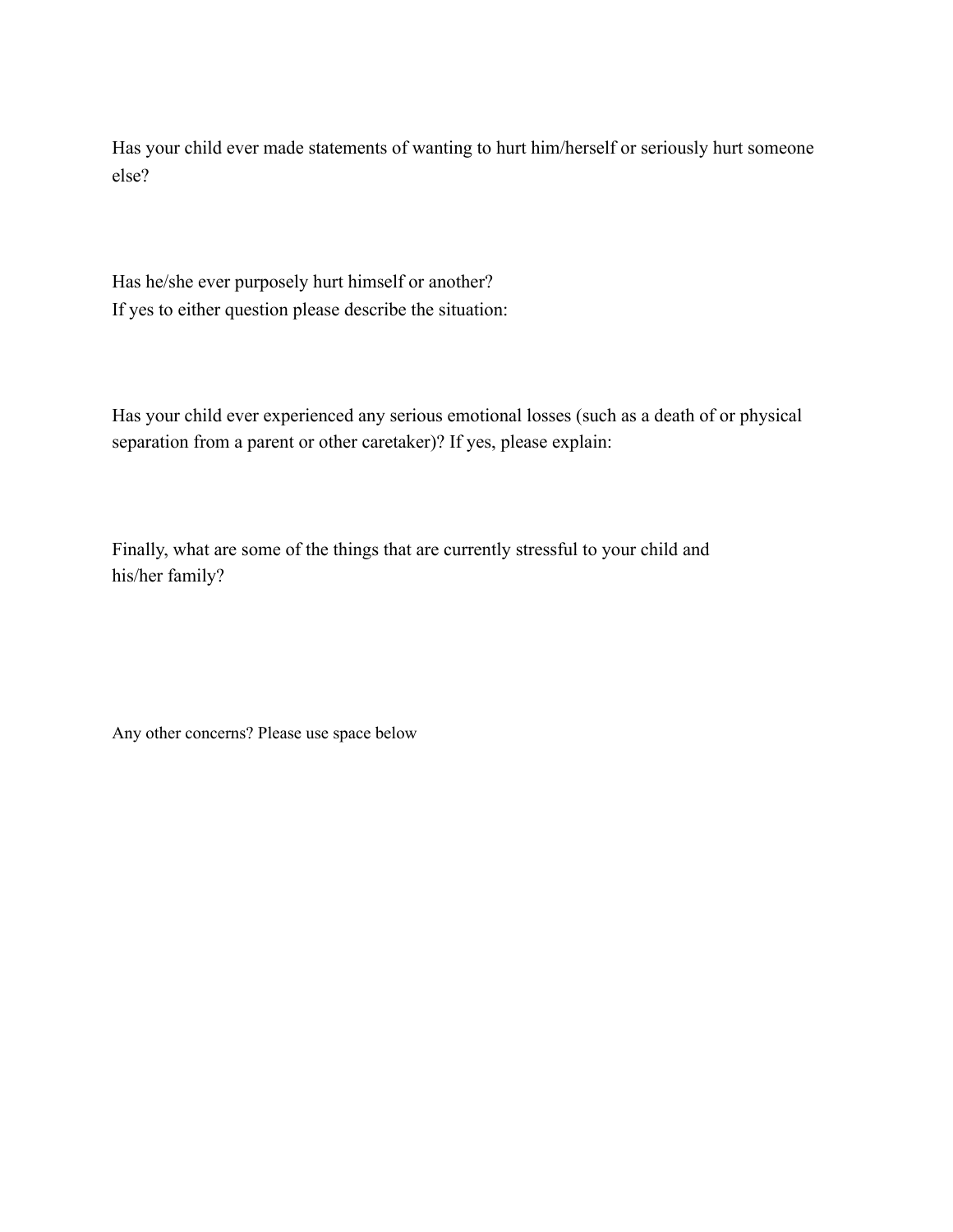Symptoms Checklist:

Please check any of the concerns or symptoms listed below that you feel your child is currently experiencing:

- \_\_\_\_ relationship problems
- difficulties with family difficulties with friends
- \_\_\_\_\_school problems
- 
- \_\_\_\_ step-family problems
- \_\_\_\_ divorce issues
- \_\_\_\_ serious physical illness (self or family)
- \_\_\_\_ health concerns (self or family)
- fatigue/low energy
- \_\_\_\_ death of family member or friend
- \_\_\_\_ anxiety/worry/nervousness
- \_\_\_\_ panic attacks
- \_\_\_\_ perfectionism
- \_\_\_\_ guilt/shame feelings
- \_\_\_\_ trouble sleeping
- depressed mood/sadness
- \_\_\_\_ suicidal thoughts
- \_\_\_\_ self-injury
- \_\_\_\_ eating habits
- \_\_\_\_ Bullying/ getting bullied
- \_\_\_\_ anger/irritability/outbursts
- \_\_\_\_ mood swings
- \_\_\_\_ Screen/media Time
- \_\_\_\_ aggressive/violent behaviors
- \_\_\_\_ concern about alcohol/drug use
- \_\_\_\_ physical abuse of self (current or past)
- \_\_\_\_ verbal/emotional abuse (current or past)
- \_\_\_\_ anger/irritability
- \_\_\_\_ mood swings
- \_\_\_\_ loss of temper/outbursts
- \_\_\_\_ overindulgence
- \_\_\_\_ trouble with memory or concentration
- \_\_\_\_ confusion
- much fantasy or daydreaming
- hyperactivity/attention problems
- \_\_\_\_ headaches/stomach aches
- sexual problems
- \_\_\_\_ sexual identity concerns
- \_\_\_\_ identity concerns
- \_\_\_\_ feelings of unreality
- \_\_\_\_ obsessive thoughts/excessive fears
- \_\_\_\_ unusual thoughts or perceptions
- \_\_\_\_ excessive energy
- \_\_\_\_ impulsive decisions or actions
- \_\_\_\_ difficulty trusting others
- low self-esteem
- \_\_\_\_ avoidance of conflict
- \_\_\_\_ withdrawn, isolating
- shy/uneasy around others
- \_\_\_\_ fear of failure
- \_\_\_\_ fear of disapproval
- difficulty making independent decisions
- feelings of futility/loss of hope
- \_\_\_\_ loss of joy in living
- \_\_\_\_ physical abuse of others
- Problems at school or school/life balance.
- \_\_\_\_ physical abuse of self (current or past)
- \_\_\_\_verbal/emotional abuse (current or past)
- loss of interest in previous activities
- recurrent flashbacks
- reluctant to leave home or familiar
- neighborhood
- \_\_\_\_ concerns about behavior/habits/ compulsions
- \_\_\_\_ concern about lying or dishonesty with others